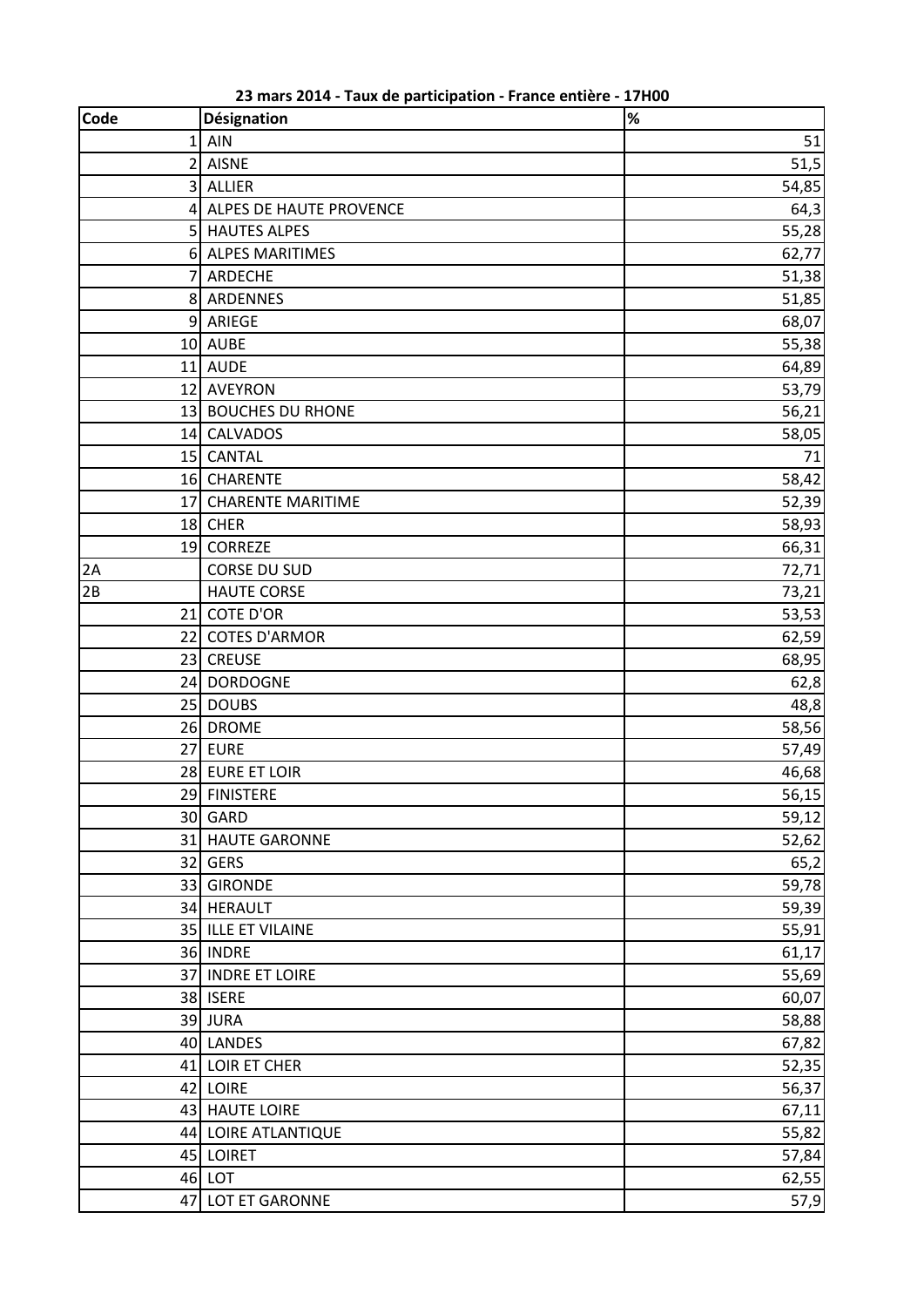|    | 48 LOZERE                | 70,05          |
|----|--------------------------|----------------|
|    | 49 MAINE ET LOIRE        | 55,85          |
|    | 50 MANCHE                | 54,27          |
|    | 51 MARNE                 | 46,56          |
|    | 52 HAUTE MARNE           | 60,45          |
|    | 53 MAYENNE               | 58,92          |
|    | 54 MEURTHE ET MOSELLE    | 41,94          |
|    | 55 MEUSE                 | 56,77          |
|    | 56 MORBIHAN              | 54,81          |
|    | 57 MOSELLE               | 49,87          |
|    | 58 NIEVRE                | 57,36          |
|    | 59 NORD                  | 56,34          |
|    | 60 OISE                  | 59,21          |
|    | 61 ORNE                  | 60,95          |
|    | 62 PAS DE CALAIS         | 63,9           |
|    | 63 PUY DE DOME           | 57,09          |
|    | 64 PYRENEES ATLANTIQUES  | 59,94          |
|    | 65 HAUTES PYRENEES       | 58,26          |
|    | 66 PYRENEES ORIENTALES   | 64,57          |
|    | 67 BAS RHIN              | 52,24          |
|    | 68 HAUT RHIN             | 52,63          |
|    | 69 RHONE                 | 53,65          |
|    | 70 HAUTE SAONE           | 62,8           |
|    | 71 SAONE ET LOIRE        | 56,34          |
|    | 72 SARTHE                | 60,76          |
|    | 73 SAVOIE                | 52,13          |
|    | 74 HAUTE SAVOIE          | 54,09          |
|    | 75 PARIS                 | 39,57          |
|    | 76 SEINE MARITIME        | 46,83          |
|    | 77 SEINE ET MARNE        | 50,02          |
|    | 78 YVELINES              | 38,76          |
|    | 79 DEUX SEVRES           | 54,32          |
|    | 80 SOMME                 | 56,8           |
|    | 81 TARN                  | 62,54          |
|    | 82 TARN ET GARONNE       | 64,67          |
|    | 83 VAR                   |                |
|    | 84 VAUCLUSE              | 56,58          |
|    | 85 VENDEE                | 70,02<br>64,89 |
|    | 86 VIENNE                |                |
| 87 | <b>HAUTE VIENNE</b>      | 53,87          |
|    |                          | 57,81          |
|    | 88 VOSGES                | 56,2           |
|    | 89 YONNE                 | 57,02          |
|    | 90 TERRITOIRE DE BELFORT | 57,27          |
|    | 91 ESSONNE               | 51,9           |
|    | 92 HAUTS DE SEINE        | 44,76          |
|    | 93 SEINE SAINT-DENIS     | 35,72          |
|    | 94 VAL DE MARNE          | 43,4           |
|    | 95 VAL D'OISE            | 42,51          |
| ZD | LA REUNION               | 48,98          |
| ZM | <b>MAYOTTE</b>           | 55,06          |